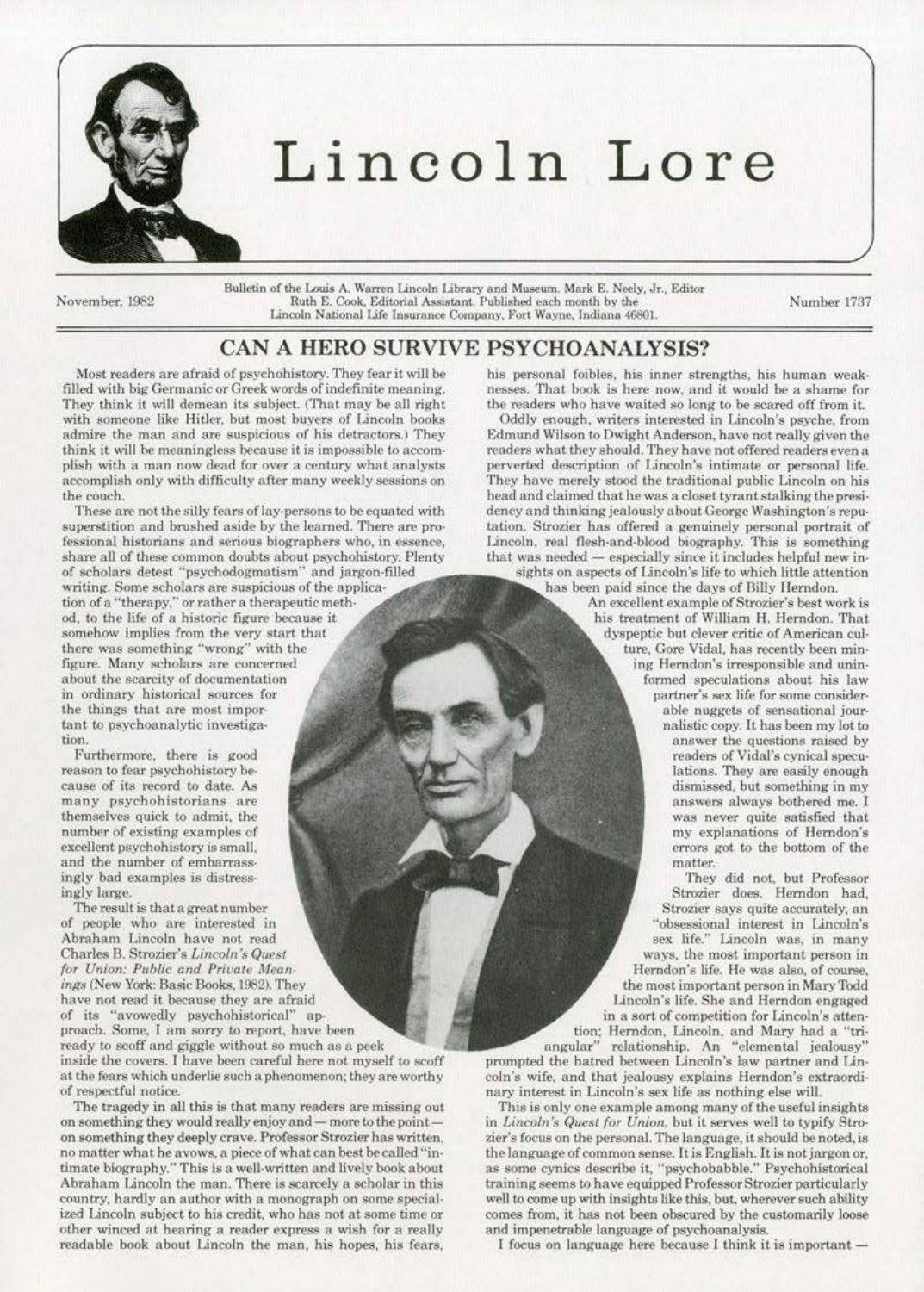

and not merely because books should be written so that reasonably intelligent readers can learn from and enjoy them. It is important because the language of psychoanalysis is, on<br>the whole, dangerous to historical writing.

Words have meanings, and the extreme language of psychoanalysis — "rage," "killing fathers," "annihilation." "world-<br>destroying rage," "revenge," "fantasies ... of omnipotence," "compulsive," "obsessive" - does not translate well into precise historical analysis. The language most often distorts, but at best it might have some utility in dealing with extreme figures from history. It is not only useless but dangerous in dealing with figures who were eminently successful in bland and lawyerly occupations, who forged great political alliances balancing the ambitions and egos of hundreds of men, who wrote two-hour-long speeches and careful state papers on subjects like the tariff and the sub-treasury, and who somehow pleased large majorities of ordinary people. The extreme rhetoric of psychoanalysis can do nothing but violence to a Victorian sobersides like Abraham Lincoln, who confined his psychologically interesting behavior to a few risqué jokes, a handful of stirring references to the Declaration of Independence. a ooupleof cool remarks about his father, some periods of melancholy, and four dreams.

Incidentally. this rhetorical problem is not one that stems from Sigmund Freud and the infancy of psychobiography. As<br>Professor Strozier points out Freud "all but missed rage." and Professor Strozier points out, Freud "all but missed rage," it is the newer theoreticians of psychoanalysis, including Strozier's favorite Heinz Kohut, who have given us this language of extremism. Strozier uses it occasionally himself but only occa· sionally, and it has not done to him what its use has done to other psychobiographers - made them tone deaf to excesses in any sort of language. Words like "tyrant," "demonic," and "malignant" come all to easily to less careful psychobiogra-

phers like Dwight Anderson.<br>Professor Strozier prides himself on his "conservative" use of evidence. As one of the leaders of the discipline of psychohis· tory, he is keenly aware of the criticism that psychohistorians have used evidence carelessly. Strozier strives to use as evidence only things which most other historians would also be willing to use. He is, by and large, sucessful in this. But he should perhaps be even prouder of his respect for language and the meaning of words. That too has prevented him from writing a book that no one could or should read.

He has been successful in using evidence conservatively. *by* and large, and when he has faltered in this, there have been conventional historians like me quick to pounce on him. Don E. Fehrenbacher, for example, in the issue of *Reviews in American History* for March 1983, took Professor Strozier to task for putting too much emphasis on Lincoln's mention in a brief autobiography of shooting a wild turkey  $-$  and for misinter-<br>preting the incident to boot. The gaffe by Strozier is uncomfortably reminiscent of Freud's now notorious misinterpretation and mistranslation of an allusion to a bird by Leonardo da Vinci. Freud's error has become a classic instance of the misuse of evidence by psychohistorians. One wishes Professor Strozier had not, at the very least, chosen a bird incident for one of his least convincing arguments.

Happily such instances are few, and there any many instances of close. careful, and original readings of documents to outweigh them. For example, he nicely juxtaposes two letters of Mary Todd Lincoln about her son Robert:

[1859] I miss Bob, so much [now that he has gone away to schooll that I do not feel settled down, as much as I used to & find myself going on trips quite frequently.

[1877] In our household, he was always trying to obtain the mastery, on all occasions- never daring of course *to* be in· solent, *to* my amiable devoted children or myself. when my beloved husband, was near. it was a great relief *to* us all. when he was sent to school. *then* we had.a most loving peace.

By reading closely and carefully, Strozier comes up with astute judgments. including his now famous interpretation of Lincoln's letters to Joshua Speed about oourtship and marriage, an almost adolescent correspondence by men in their thirties. Strozier makes good sense of them without making fun of them. There are also good sections on Lincoln's humor and on Lincoln's search for a metaphor for the expansion of slavery.

The overall impression given by the book is not one of being assaulted by the avant-garde. It seems, rather, almost curiously old fashioned, full of anecdotes and vivid quotations from letters

One other distinguishing characteristic of *Lincoln's Quest* for Union is the author's modesty. This is a welcome but rare attribute. In the "Preface" Strozier admits: "The 'real' Lincoln remains obscure to me." Lincoln has a stubbornly intriguing ability to remain obscure to most people who write about him.

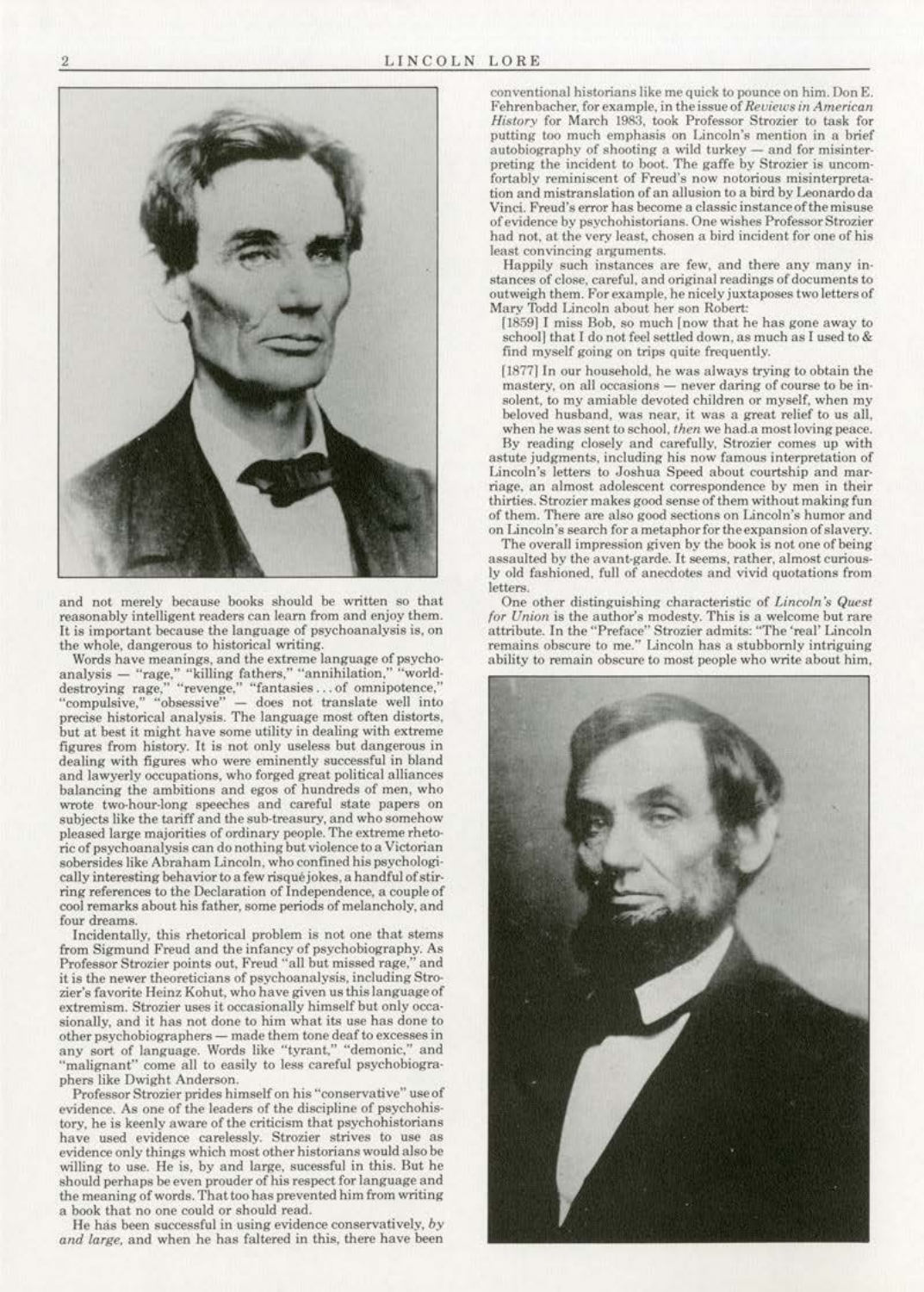

but rew of us ever admit it in prinL Professor Strozier aJso warns readers in the "Preface" about one chapter in the book in which the emphasis is not on Lincoln and in which the "analy-<br>sis is complicated." "For those whose interests focus solely on Lincoln," he says, "it might be wise to skip Chapter 8. For the rest, take a deep breath."

Strozier has done what lamentably few of his fellow psycho-<br>historians — or perhaps I should say few historians in general - have done: he has kept his readership in mind. He wrote





*lincoln S Quest {or Union* in the hope of gaining a large readership, and the book certainly deserves it, The hero of Strozier's book survives the psychoanalysis, and so will the readers.